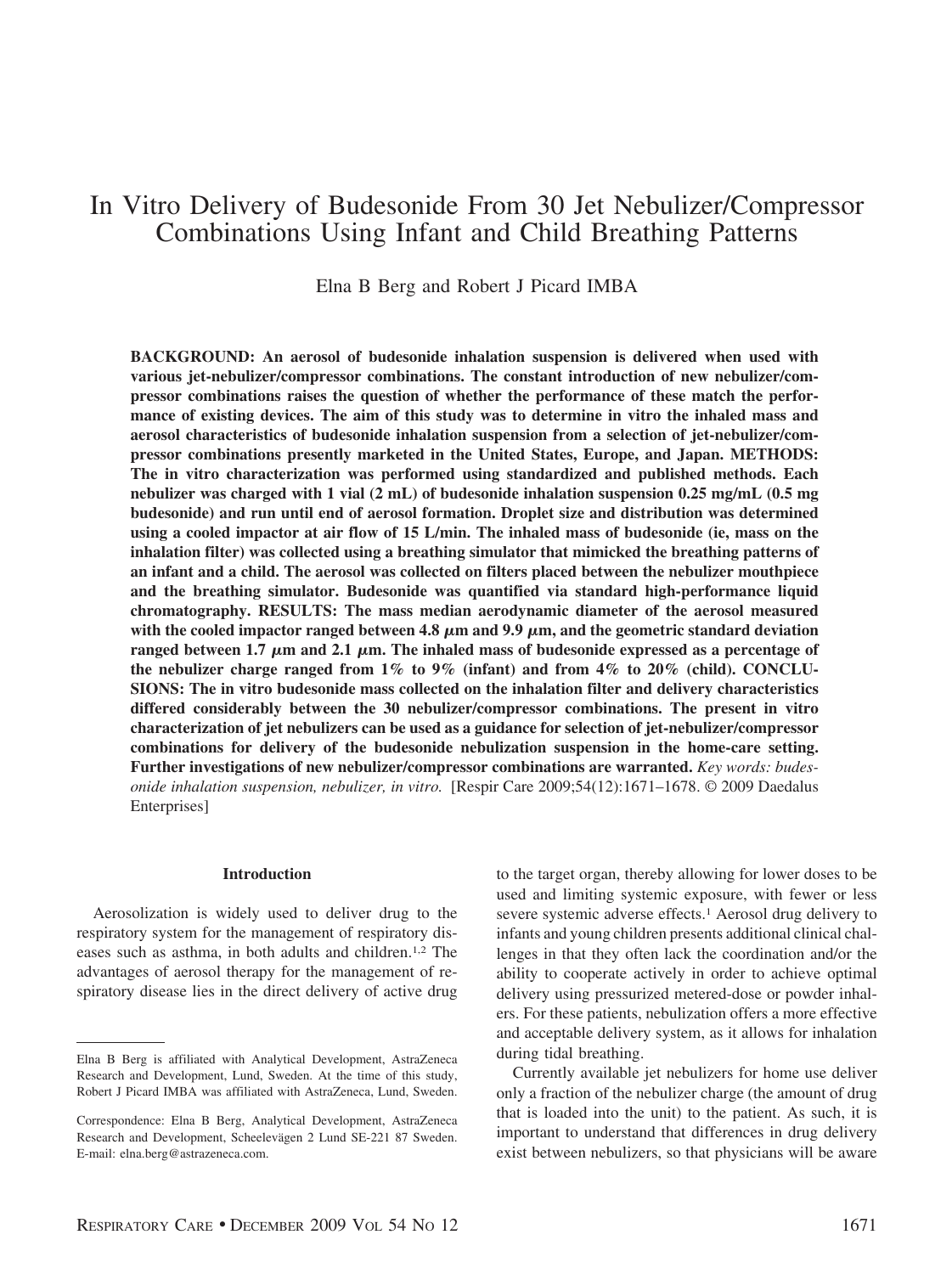

Fig. 1. Mass median aerodynamic diameter (MMAD) as function of relative humidity, of budesonide inhalation suspension nebulized with a jet nebulizer.

that adjustments to dose or nebulization time may be needed when changing nebulizer systems. A variety of mechanical and formulation-specific factors have been shown to affect the proportion of the nebulizer charge that can become inhalable, and thus the amount of active drug actually delivered to the airway. These include the physicochemical properties of the formulation, which can affect the efficiency of aerosol formation and droplet size distribution. The properties of the nebulization unit are also important, as these can affect the efficiency of aerosol formation, droplet size distribution, and delivery losses due to deposition of aerosol on the inner surfaces of the unit.1,3-5

Budesonide inhalation suspension (Pulmicort Respules, AstraZeneca, Lund, Sweden) is an aqueous suspension of budesonide widely used for the treatment of asthma.6-10 The budesonide inhalation suspension is delivered to the patient using various jet-nebulizer/compressor combinations.<sup>9,10</sup>

We report the results of an in vitro evaluation of the droplet size distribution and the inhaled mass of budesonide captured on inhalation filters, using a simulated tidal breathing model. Thirty different jet-nebulizer/compressor combinations commonly used in Europe, the United States, and Japan were included in the in vitro evaluation.

| Table 1. |  |  | Droplet Size Distribution |
|----------|--|--|---------------------------|
|----------|--|--|---------------------------|

| Reference      | Nebulizer             | Compressor                        | Mass Median<br>Aerodynamic Diameter<br>(mean $\pm$ SD $\mu$ m) | Geometric Standard Deviation<br>(mean $\pm$ SD $\mu$ m)<br>$1.8 \pm 0.0$ |  |
|----------------|-----------------------|-----------------------------------|----------------------------------------------------------------|--------------------------------------------------------------------------|--|
| 1              | AeroEclipse II        | PortaNeb                          | $5.7 \pm 0.1$                                                  |                                                                          |  |
| $\overline{2}$ | Assister KN-180       | Assister KN-180                   | $7.8 \pm 0.2$                                                  | $1.9 \pm 0.0$                                                            |  |
| 3              | Genki                 | Genki                             | $7.3 \pm 1.3$                                                  | $1.8 \pm 0.1$                                                            |  |
| 4              | Hudson                | DeVilbiss Pulmo-Aide Compact 3655 | $6.1 \pm 0.1$                                                  | $1.7 \pm 0.0$                                                            |  |
| 5              | Medel Clenny          | Medel Clenny                      | $7.0 \pm 0.3$                                                  | $1.9 \pm 0.1$                                                            |  |
| 6              | Medel SkyNeb          | Medel SkyNeb                      | $6.8 \pm 0.4$                                                  | $1.9 \pm 0.0$                                                            |  |
| 7              | Mefar 2000            | Voyage                            | $7.7 \pm 0.5$                                                  | $1.8 \pm 0.0$                                                            |  |
| 8              | Mefar 2000            | Promenade-Car                     | $7.5 \pm 2.2$                                                  | $1.7 \pm 0.0$                                                            |  |
| 9              | Mefar 2000            | Euro Sol                          | $7.8 \pm 0.7$                                                  | $1.8 \pm 0.1$                                                            |  |
| 10             | Micromist             | Pulmo-Aide 5650N                  | $6.5 \pm 0.4$                                                  | $1.8 \pm 0.1$                                                            |  |
| 11             | Millicon S            | Millicon S                        | $7.4 \pm 0.0$                                                  | $1.8 \pm 0.0$                                                            |  |
| 12             | Nesco Jet AZ-11       | Nesco Jet AZ-11                   | $7.7 \pm 0.5$                                                  | $1.9 \pm 0.0$                                                            |  |
| 13             | Nissho                | Nissho                            | $9.9 \pm 2.3$                                                  | $2.1 \pm 0.1$                                                            |  |
| 14             | Omron NE-C13          | Omron NE-C13                      | $6.8 \pm 0.1$                                                  | $1.8 \pm 0.0$                                                            |  |
| 15             | Omron NE-C16          | Omron NE-C16                      | $6.9 \pm 0.2$                                                  | $1.8 \pm 0.0$                                                            |  |
| 16             | Omron NE-C28          | Omron NE-C28                      | $5.5 \pm 0.2$                                                  | $1.7 \pm 0.1$                                                            |  |
| 17             | Omron NE-C30          | Omron NE-C30                      | $5.9 \pm 0.1$                                                  | $1.7 \pm 0.0$                                                            |  |
| 18             | Pari LC Plus          | Pari Boy                          | $6.2 \pm 0.3$                                                  | $1.8 \pm 0.0$                                                            |  |
| 19             | Pari LC Plus          | Uni Light                         | $7.2 \pm 0.2$                                                  | $1.8 \pm 0.0$                                                            |  |
| 20             | Pari LC Plus Junior   | Pari Boy                          | $7.6 \pm 0.3$                                                  | $1.8 \pm 0.0$                                                            |  |
| 21             | Pari LC Sprint        | Pari Boy SX                       | $5.8 \pm 0.4$                                                  | $1.8 \pm 0.0$                                                            |  |
| 22             | Pari LC Sprint        | Pari Boy Mobile S                 | $6.1 \pm 0.2$                                                  | $1.9 \pm 0.0$                                                            |  |
| 23             | Pari LC Sprint        | Pari Turbo Boy S                  | $6.6 \pm 0.1$                                                  | $1.8 \pm 0.0$                                                            |  |
| 24             | Pari LC Sprint Baby   | Pari Turbo Boy S                  | $4.8 \pm 0.1$                                                  | $1.7 \pm 0.0$                                                            |  |
| 25             | Pari LC Sprint Junior | Pari Turbo Boy S                  | $5.9 \pm 0.2$                                                  | $1.8 \pm 0.0$                                                            |  |
| 26             | Pari LC Star          | Pari Master                       | $4.8 \pm 0.2$                                                  | $1.8 \pm 0.0$                                                            |  |
| 27             | Pari LL               | Pari Boy                          | $5.8 \pm 0.4$                                                  | $1.8 \pm 0.0$                                                            |  |
| 28             | Sidestream            | Vigor Mist                        | $5.3 \pm 0.2$                                                  | $1.7 \pm 0.0$                                                            |  |
| 29             | Sidestream Plus       | MiniElite                         | $7.7 \pm 0.2$                                                  | $1.8 \pm 0.0$                                                            |  |
| 30             | Ventstream            | PortaNeb                          | $5.0 \pm 0.1$                                                  | $1.7 \pm 0.0$                                                            |  |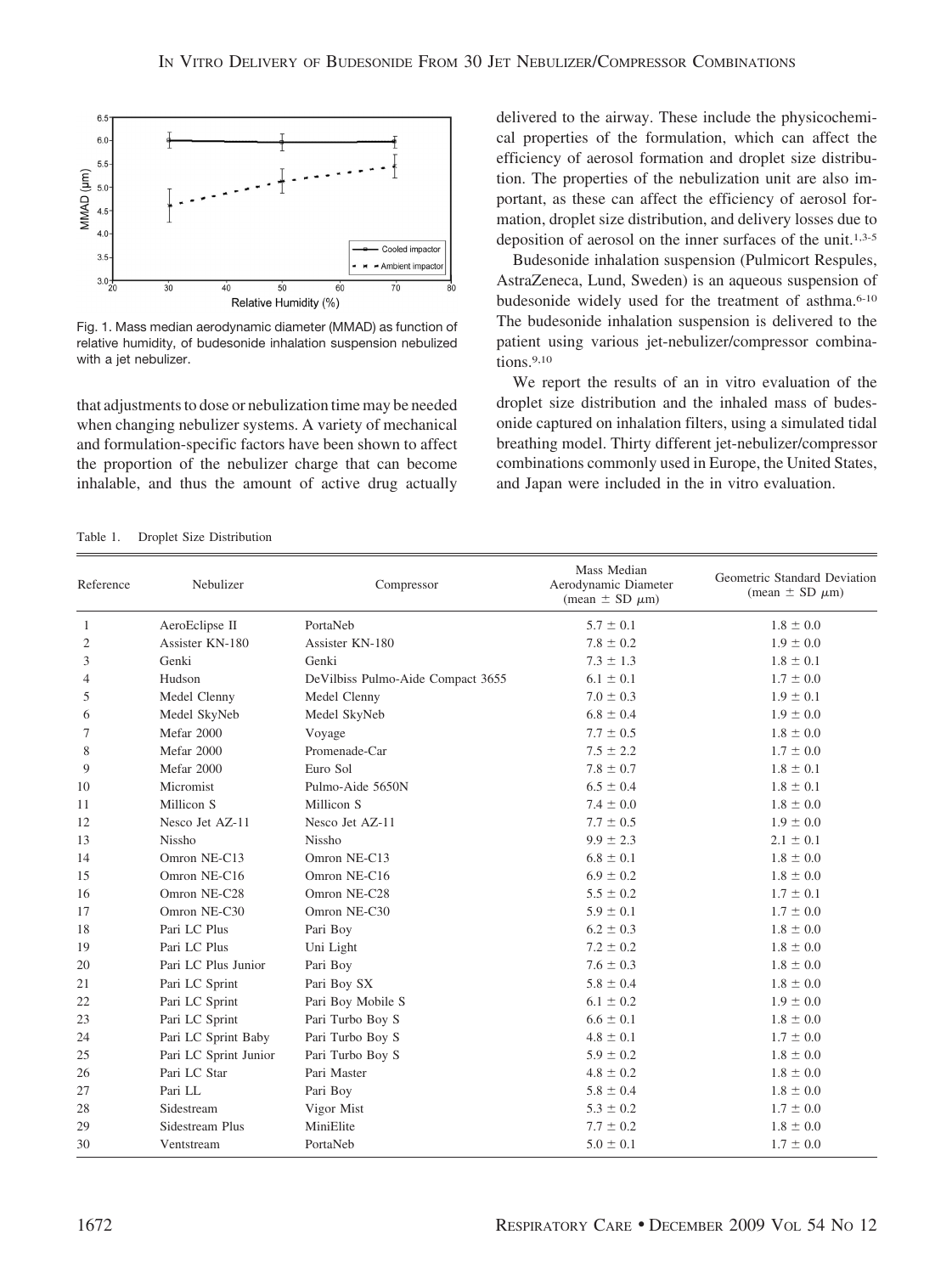

Fig. 2. Droplet size distribution of budesonide inhalation suspension up to 8  $\mu$ m diameter (mean of 3 tested units), expressed as a percentage of budesonide mass delivered to the impactor.

#### **Methods**

Of all the 30 jet-nebulizer/compressor combinations tested, 3 were purchased from commercial sources rather than being obtained directly from the manufacturing companies, and were set up according to the manufacturers' package inserts. For evaluation of both the droplet size and the inhaled mass (filter dose), 3 nebulizer units of each brand were tested, to obtain mean values. In vitro characterization was performed using standardized methods.3,4,11-13

# **Droplet Size Distribution**

The droplet size distribution within the aerosol cloud generated by each nebulizer was determined using a cooled (5°C) impactor (Next Generation Pharmaceutical Impactor, MSP, Shoreview, Minnesota) at an air flow of 15 L/ min,<sup>14</sup> using a previously developed protocol.<sup>11,13</sup> The

method measures the droplet size distribution of droplets containing budesonide. The impactor was refrigerated prior to use, to overcome the potential problem of water evaporation from the emitted aerosol, $11,15$  allowing determination of the droplet sizes as they are when they leave the mouthpiece. On removal from refrigeration, the impactor was connected to the vacuum source, the flow rate (15 L/ min) was set, and the nebulizer was connected. Nebulization was continued for 3–5 min, depending on the nebulizer being tested.

Budesonide that had been deposited in the United States Pharmacopoeia throat and in the collecting cups of the impactor was quantified using a standard high-performance liquid chromatography method.<sup>11</sup>

The mass median aerodynamic diameter (MMAD) and geometric standard deviation were calculated according to the United States Pharmacopoeia.16 In the published work $11,13$  the testing has been made on solutions for nebulization. The results presented in this paper also included ambient temperature and cooled impactor at different relative humidities (room condition) performed on budesonide inhalation suspension.

# **Inhaled Mass of Budesonide**

A breathing simulator (Compass, Pari, Starnberg, Germany) was used to mimic 2 standardized sinusoidal breathing patterns: one for infants  $\left($  < 1 year old, tidal volume 50 mL, respiratory rate 30 breaths/min, duty cycle 0.33), and one for children (approximately 4 years old, tidal volume 155 mL, respiratory rate 25 breaths/min, duty cycle 0.5).17,18 The inhaled mass of budesonide was captured on inhalation filters placed between the nebulizer mouthpiece and the breathing simulator. The inhalation filters (Filter Pads, Pari, Starnberg, Germany) were changed at 3-min intervals until no further visible aerosol was generated. The amount of budesonide on the filters was quantified using a standard high-performance liquid chromatography method. Each nebulizer was charged with one ampoule (2 mL) of budesonide inhalation suspension 0.25 mg/mL (0.5 mg in total). The cumulative inhaled mass of budesonide was calculated by summing the results for the first 3 min of nebulization with the results of subsequent 3-min intervals up to 18 min. The cumulative mass of budesonide is presented as a percentage of the nebulizer charge.

#### **Results**

#### **Droplet Size Distribution**

The MMADs for the jet nebulizer tested with budesonide inhalation suspension with ambient and cooled impactor are presented in Figure 1. The MMAD and geo-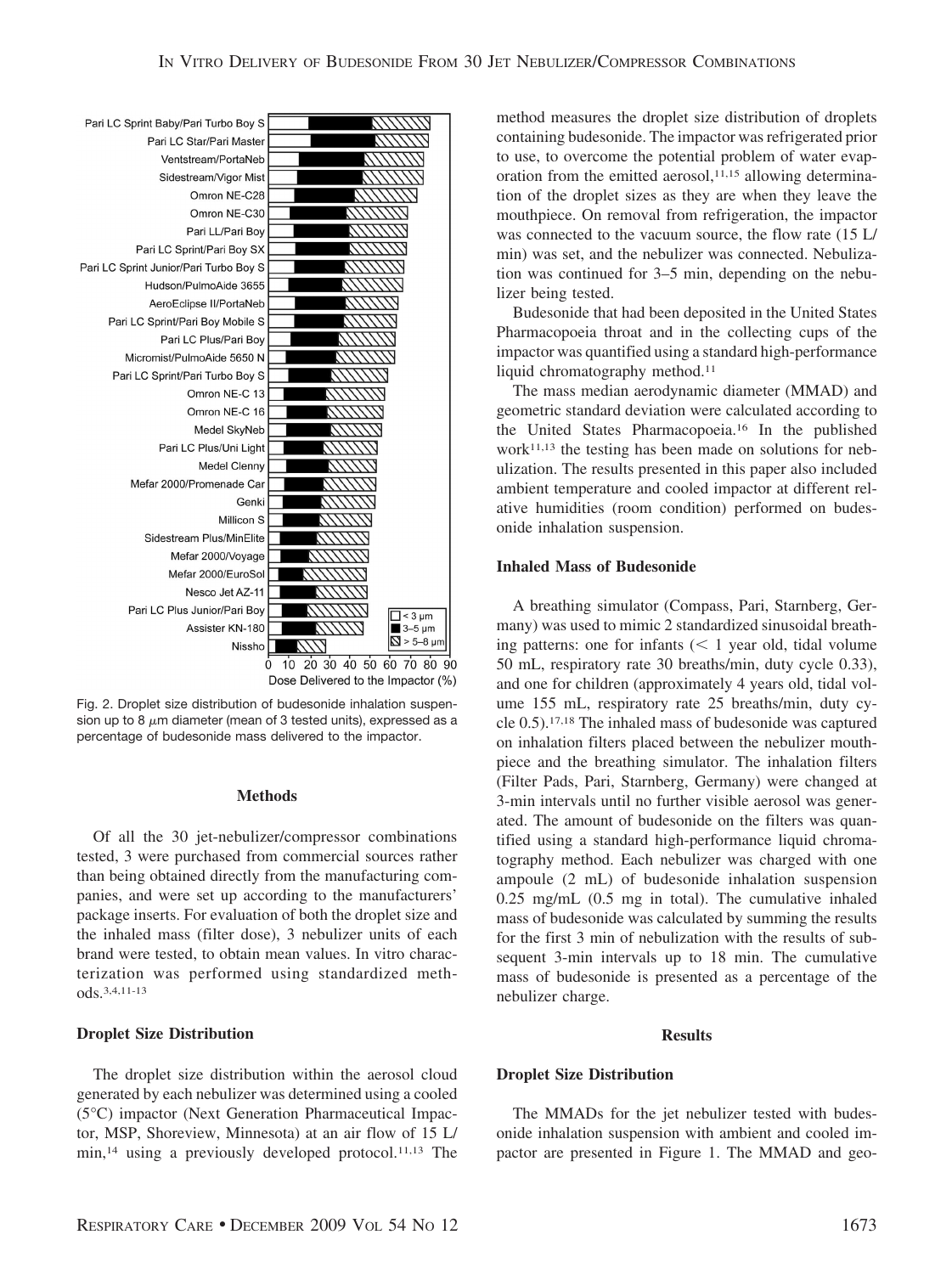| Reference      | Nebulizer             | Compressor                        | Nebulization<br>Time $(min)*$ | Percentage of Nebulizer<br>Charge Collected on the<br><b>Inhalation Filter</b> |              | Infant/Child<br>Ratio |
|----------------|-----------------------|-----------------------------------|-------------------------------|--------------------------------------------------------------------------------|--------------|-----------------------|
|                |                       |                                   |                               | Infant                                                                         | Child        |                       |
| $\mathbf{1}$   | AeroEclipse II        | PortaNeb                          | 18                            | <b>NT</b>                                                                      | $20 \pm 3.3$ | NA                    |
| $\mathfrak{2}$ | Assister KN-180       | Assister KN-180                   | 9                             | $5 \pm 0.1$                                                                    | $11 \pm 2.2$ | 0.51                  |
| 3              | Genki                 | Genki                             | 6                             | $4 \pm 0.3$                                                                    | $11 \pm 0.7$ | 0.35                  |
| 4              | Hudson                | DeVilbiss Pulmo-Aide Compact 3655 | 6                             | $3 \pm 0.4$                                                                    | $5 \pm 0.8$  | 0.50                  |
| 5              | Medel Clenny          | Medel Clenny                      | 12                            | $8 \pm 1.8$                                                                    | $18 \pm 1.3$ | 0.43                  |
| 6              | Medel SkyNeb          | Medel SkyNeb                      | 12                            | $8 \pm 1.0$                                                                    | $16 \pm 1.5$ | 0.46                  |
| 7              | Mefar 2000            | Voyage                            | 9                             | $6 \pm 0.7$                                                                    | $12 \pm 0.6$ | 0.52                  |
| 8              | Mefar 2000            | Promenade-Car                     | 9                             | $5 \pm 1.0$                                                                    | $10 \pm 0.6$ | 0.51                  |
| 9              | Mefar 2000            | Euro Sol                          | 12                            | $5 \pm 0.5$                                                                    | $9 \pm 1.5$  | 0.47                  |
| 10             | Micromist             | Pulmo-Aide 5650N                  | 9                             | $3 \pm 0.5$                                                                    | $11 \pm 2.1$ | 0.29                  |
| 11             | Millicon S            | Millicon S                        | 12                            | $7 \pm 0.3$                                                                    | $15 \pm 1.4$ | 0.47                  |
| 12             | Nesco Jet AZ-11       | Nesco Jet AZ-11                   | 9                             | $4 \pm 1.0$                                                                    | $10 \pm 1.7$ | 0.43                  |
| 13             | Nissho                | Nissho                            | 12                            | $9 \pm 2.2$                                                                    | $15 \pm 2.2$ | 0.62                  |
| 14             | Omron NE-C13          | Omron NE-C13                      | 9                             | $4 \pm 0.6$                                                                    | $10 \pm 2.4$ | 0.43                  |
| 15             | Omron NE-C16          | Omron NE-C16                      | 9                             | $7 \pm 0.5$                                                                    | $10 \pm 0.7$ | 0.70                  |
| 16             | Omron NE-C28          | Omron NE-C28                      | 9                             | $3 \pm 0.4$                                                                    | $8 \pm 0.8$  | 0.39                  |
| 17             | Omron NE-C30          | Omron NE-C30                      | 9                             | $3 \pm 0.2$                                                                    | $9 \pm 0.3$  | 0.36                  |
| 18             | Pari LC Plus          | Pari Boy                          | 9                             | $9 \pm 0.9$                                                                    | $20 \pm 1.0$ | 0.48                  |
| 19             | Pari LC Plus          | Uni Light                         | 9                             | $7 \pm 0.7$                                                                    | $14 \pm 0.2$ | 0.45                  |
| 20             | Pari LC Plus Junior   | Pari Boy                          | 9                             | $9 \pm 0.2$                                                                    | $18 \pm 0.2$ | 0.46                  |
| 21             | Pari LC Sprint        | Pari Boy SX                       | 6                             | $4 \pm 1.1$                                                                    | $12 \pm 1.4$ | 0.39                  |
| 22             | Pari LC Sprint        | Pari Boy Mobile S                 | 9                             | $6 \pm 2.0$                                                                    | $14 \pm 0.5$ | 0.45                  |
| 23             | Pari LC Sprint        | Pari Turbo Boy S                  | 9 (child)<br>12 (infant)      | <b>NT</b>                                                                      | $14 \pm 0.6$ | NA                    |
| 24             | Pari LC Sprint Baby   | Pari Turbo Boy S                  | $9$ (child)<br>12 (infant)    | $4 \pm 0.1$                                                                    | $9 \pm 1.5$  | 0.37                  |
| 25             | Pari LC Sprint Junior | Pari Turbo Boy S                  | $9$ (child)<br>12 (infant)    | $6 \pm 0.3$                                                                    | $13 \pm 1.4$ | 0.37                  |
| 26             | Pari LC Star          | Pari Master                       | 9                             | $4 \pm 0.5$                                                                    | $11 \pm 0.7$ | 0.37                  |
| 27             | Pari LL               | Pari Boy                          | 9                             | $5 \pm 0.3$                                                                    | $15 \pm 0.8$ | 0.36                  |
| 28             | Sidestream            | Vigor Mist                        | 6                             | $1 \pm 0.1$                                                                    | $4 \pm 0.2$  | 0.29                  |
| 29             | Sidestream Plus       | MiniElite                         | 9                             | $5 \pm 0.7$                                                                    | $17 \pm 0.5$ | 0.24                  |
| 30             | Ventstream            | PortaNeb                          | 9                             | <b>NT</b>                                                                      | $8 \pm 0.2$  | <b>NA</b>             |

Table 2. Percentage of Budesonide Nebulizer Charge Collected on the Inhalation Filter

\* Time until drug-release stopped; for example, 9 min means that drug-release stopped between 6 min and 9 min.

 $NT = not tested$ 

 $NA = not applicable$ 

metric standard deviation for each nebulizer tested are shown in Table 1. The MMAD of the tested nebulizers ranged from 4.8  $\mu$ m to 9.9  $\mu$ m, and the geometric standard deviations ranged from 1.7  $\mu$ m to 2.1  $\mu$ m. The droplet size distribution data (sizes:  $\leq 3 \mu$ m, 3–5  $\mu$ m, and  $>$  5–8  $\mu$ m) showed a considerable variation in the size of the droplets (Fig. 2).

# **Inhaled Mass of Budesonide**

The cumulative inhaled mass of budesonide, expressed as a percentage of the nebulizer charge, from each nebulization unit, with both breathing patterns, is presented in Table 2. With the infant breathing pattern the inhaled mass of budesonide ranged from 1% to 9% of the nebulizer charge, whereas with the child breathing pattern the inhaled mass of budesonide ranged from 4% to 20% of the nebulizer charge (see Table 2, Fig. 3).

For all of the nebulizer/compressor combinations tested, the inhaled mass of budesonide with the infant breathing pattern was approximately 40% of that seen with the matching child's breathing pattern (see Table 2). However, the cumulative inhaled mass of budesonide collected in the first 5 min of nebulization (via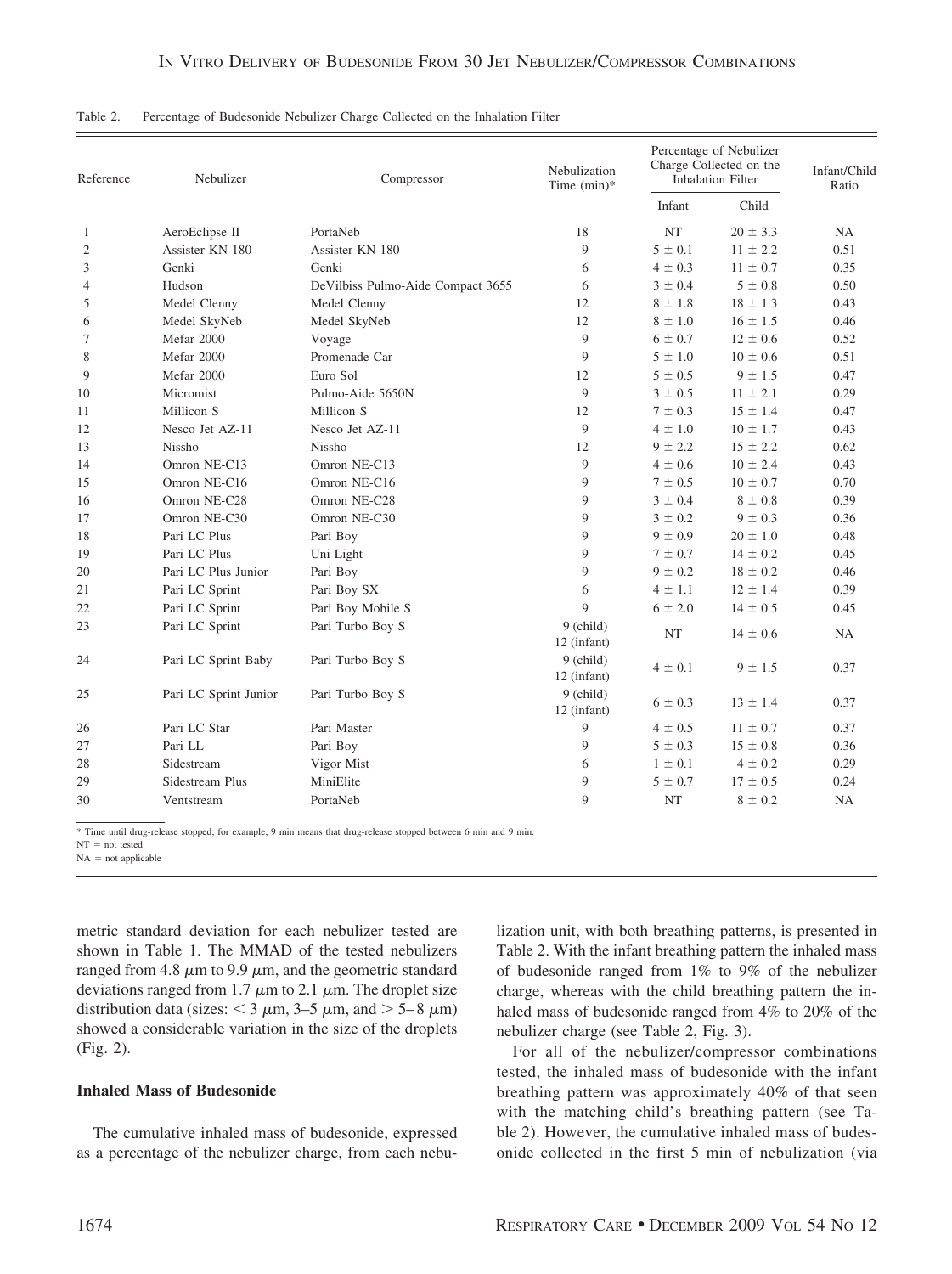

Fig. 3. Cumulative budesonide mass collected on inhalation filter (percentage of nebulizer charge) of budesonide inhalation suspension during child breathing pattern for 5 min of nebulization, and until no more visible aerosol is formed.

interpolation of data between 3 min and 6 min) varied considerably between the different nebulizers, for both the infant and child breathing patterns (Fig. 3 displays data for the child breathing pattern; data for infant breathing pattern is not presented as a figure). Similarly, the cumulative inhaled mass of budesonide collected until no more visible aerosol was formed also varied considerably for both infant and child breathing patterns (see Fig. 3).

The differences between the various nebulizer/compressor combinations were further highlighted when the cumulative inhaled mass was determined every 3 min of nebulization (Figs. 4 and 5).

# **Discussion**

The results showed considerable variability in both droplet size and inhaled mass of budesonide for the 30 nebulizer/compressor combinations evaluated. The MMAD val-

ues ranged from 4.8  $\mu$ m to 9.9  $\mu$ m, and the inhaled mass ranged from 1% to 9% (infant breathing) and 4% to 20% (child breathing), depending on nebulizer/compressor combination. The inhaled mass of budesonide was higher with all the nebulizer/compressor combinations when running the child breathing pattern. The present results confirmed previous observations that different nebulizer/compressor combinations generate aerosols with different aerosol characteristics, inhaled masses, and delivery rates of budesonide.5,19,20

The range of the MMAD values  $(4.8-9.9 \mu m)$  in the present study was rather different from the range of MMAD values (3.8–5.5  $\mu$ m) in a previous large characterization of 27 nebulizer/compressor combinations with nebulized budesonide.9 The effect of evaporation on the aerosol droplet size during nebulization into the impactor has been shown to be a problem, and cooling of the impactor before the characterization of the aerosol has been shown to minimize this problem.11,13 The use of an ambient impactor has been shown to result in a decrease in the droplet size of nebulized albuterol, in comparison with the use of an impactor during cooled conditions.11,13The results achieved with the cooled impactor for nebulized albuterol correlated well with those achieved with laser diffraction, a technique void of evaporative losses.11 Due to the lack of evaporation, the aerosol characterized with a cooled impactor should match the state of the aerosol at the nebulizer mouthpiece when it is inhaled by the patient. This evaluation of nebulized budesonide with an ambient and a cooled impactor showed similar results to the previous study of nebulized albuterol (ie, a decrease in the droplet size of nebulized budesonide when using an ambient impactor [see Fig. 1]).

Solutions and suspensions for nebulization behave differently during nebulization. In a solution all aerosol droplets are uniform in regard to the amount of drug per droplet, whereas in a suspension the aerosol droplets contain a mixture of particles and drug in solution. The mean particle size of the budesonide powder suspended in the aqueous formulation is approximately  $2 \mu m$ . The aerosol droplets will carry budesonide particles smaller than the size of the droplet, and small droplets mainly contain the dissolved budesonide (20  $\mu$ g/mL). Due to the differences in formulation there will be a shift in the MMAD results between a solution and a suspension for a given nebulizer.3 The magnitude of the shift will depend on the size of the suspended particles and the nebulizer droplet size. Consequently, big suspended particles in the suspension, in combination with a nebulizer that generate small droplets, will give the greatest difference, in comparison with a solution.

The evaporation effect on the droplets is judged to be the same regardless, whether the formulation is a solution or a suspension.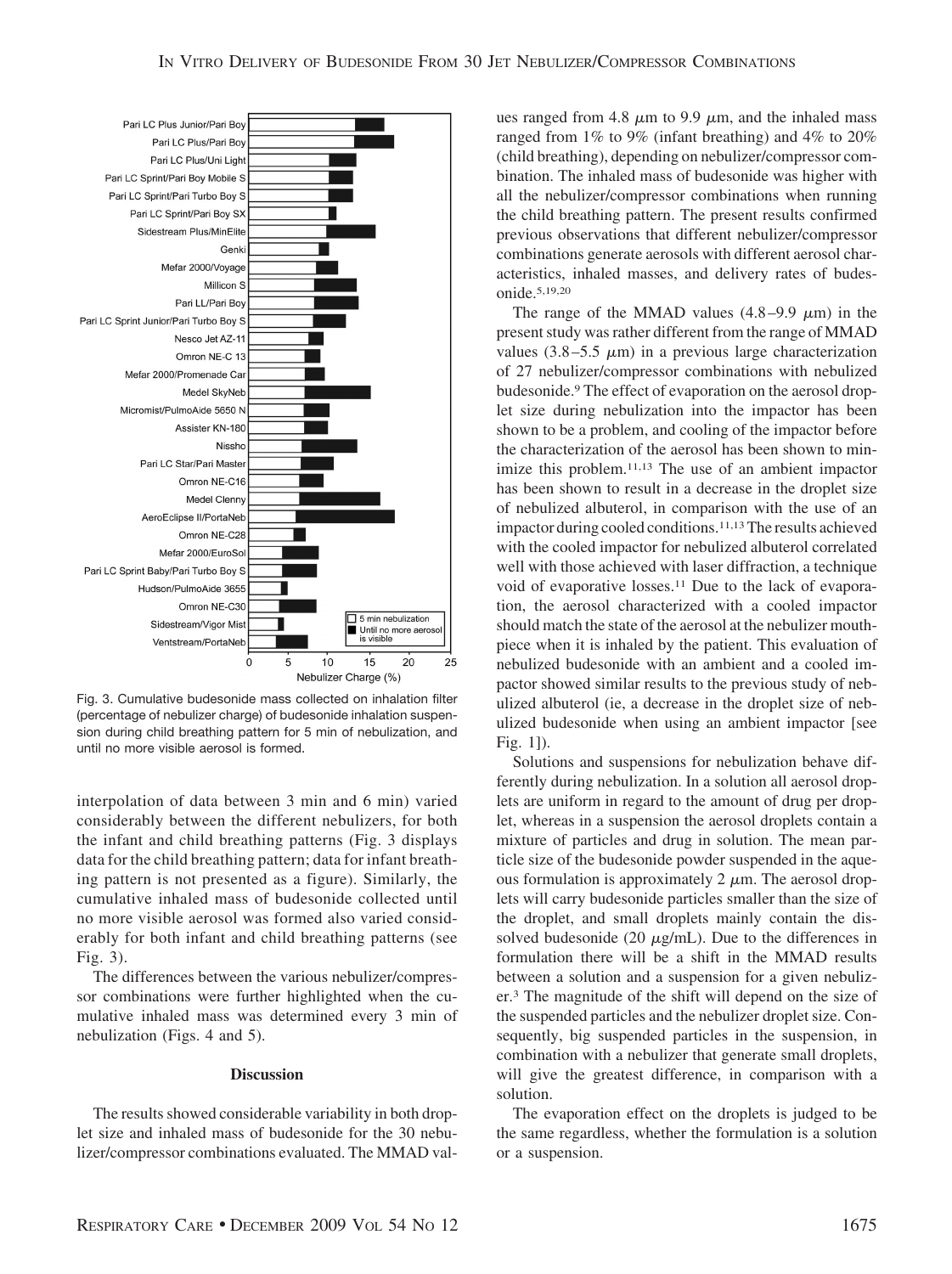

Fig. 4. Budesonide mass collected on inhalation filter (percentage of nebulizer charge) of budesonide inhalation suspension over 3-min intervals during infant breathing patterns for up to 12 min of nebulization. The slope of each curve represents the rate of budesonide delivery.

The simulated pediatric breathing pattern used in the Smaldone et al study (tidal volume 200 mL, respiratory rate 25 breaths/min, duty cycle 0.5) was relatively similar to the child breathing pattern used in the present study. The aerosol characteristics were, however, determined using an ambient low-flow Marple Personal Cascade Impactor SE 296.9 The differences in MMAD could, therefore, mainly be attributed to the different techniques used for aerosol characterization, but also to the fact that different nebulizer/compressor combinations were tested in the 2 studies. Only the Hudson and Pari LC Plus nebulizers were tested in both studies, but with different compressors. The MMAD value was  $3.8 \mu m$  (Hudson) and ranged from 5.0  $\mu$ m to 5.2  $\mu$ m for the Pari LC Plus nebulizer/compressor combinations in the Smaldone et al<sup>9</sup> study, whereas in the present study the MMAD values were 6.1  $\mu$ m (Hudson/Hudson) and ranged from 6.2  $\mu$ m to 7.6  $\mu$ m with the Pari LC Plus/Pari Master nebulizer/compressor combinations. The differences in MMAD values for these 2 nebulizer brands between the studies and the trend to decreased MMAD values when using the ambient impactor are consistent with previous results on nebulized albuterol and budesonide.

The range of the inhaled mass of budesonide in the present study  $(4-20\%)$  when using the child breathing pattern was, however, similar to that found by Smaldone et al  $(2-18\%)$  in the previous study.<sup>9</sup> The similarity could be attributed to the similar simulated breathing patterns used, but is still surprising, as different nebulizer/compressor combinations were tested in the 2 studies. The inhaled masses for the 2 nebulizer brands tested using the child breathing pattern in both studies were 14% (Hudson) and ranged from approximately 16% to 18% with the Pari LC Plus nebulizer/compressor combinations in the Smaldone et al study,9 and were 5% (Hudson) and ranged from 14% to 20% with the Pari LC Plus nebulizer/compressor combinations in the present study. The similarities in the Pari LC Plus nebulizer results between the 2 studies indicate that the in vitro method used for the evaluation of the inhaled mass was valid.

The large variability in nebulizer/compressor output rate in the present study was responsible for the variability of the inhaled mass. For most nebulizers a plateau phase followed the early steep output rate (see Figs. 4 and 5). From Figures 4 and 5 it can be seen that aerosol output (cumulative inhaled mass vs time) is a linear function until the nebulizer starts to sputter, at which time the plateau occurs; after the plateau is reached, the total inhaled mass does not increase substantially, even if the nebulizer is run for longer. This indicates that defining a specific nebulization time for a specific nebulizer/compressor combination is difficult. It was, however, obvious that the breath-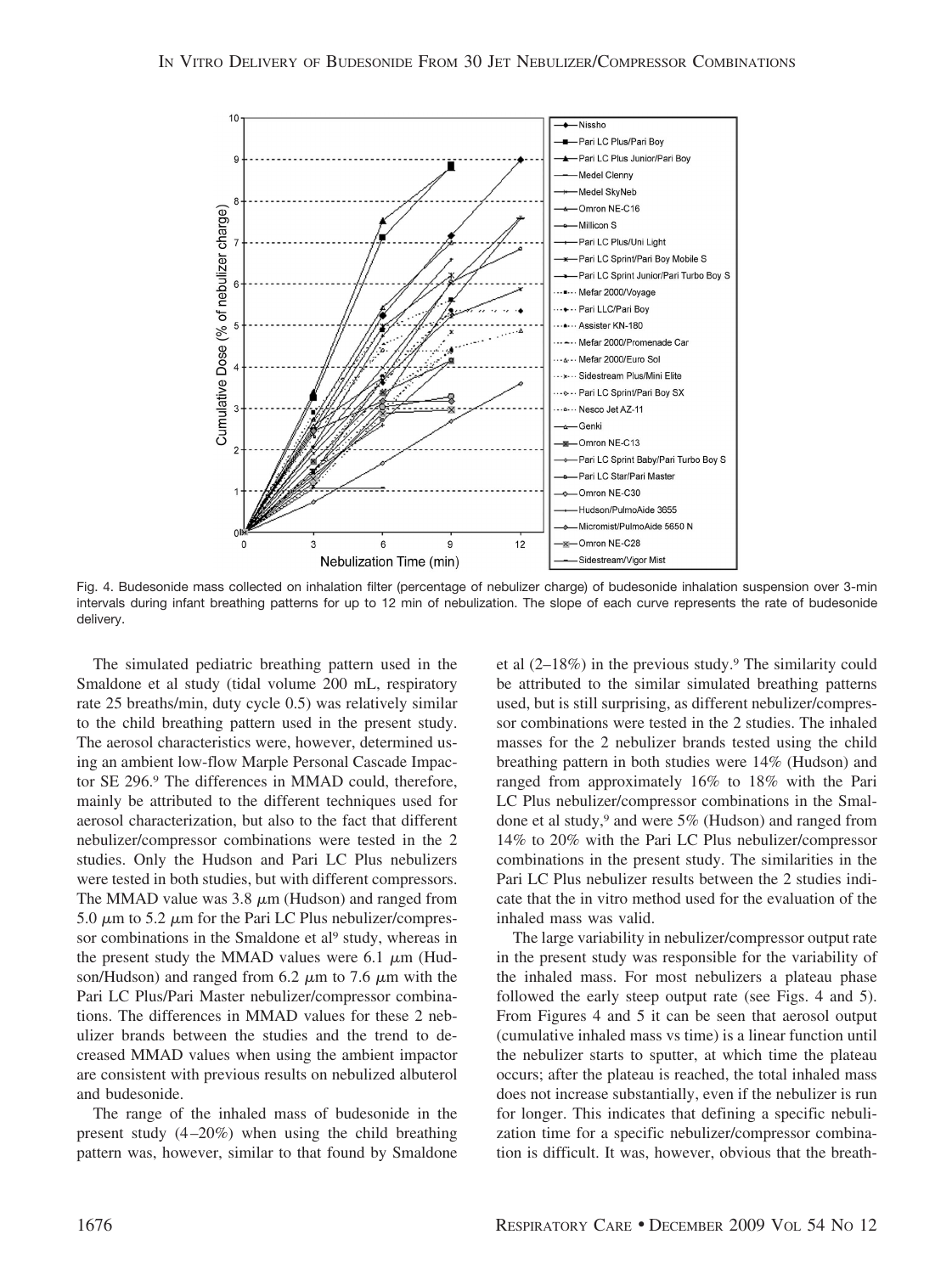

Fig. 5. Budesonide mass collected on inhalation filter (percentage of nebulizer charge) of budesonide inhalation suspension over 3-min intervals during child breathing patterns for up to 18 min of nebulization. The slope of each curve represents the rate of budesonide delivery.

activated AeroEclipse II nebulizer stood apart from the rest of the nebulizers, with a relatively steep output rate for 15–18 min. Breath activation of a nebulizer minimizes the waste of drug, but in this study did not really set Aero-Eclipse II apart from the Pari LC Plus, Pari LC Plus Junior, Medel Clenny, Medel SkyNeb, and Sidestream Plus nebulizers in terms of inhaled mass.

Is the large variability shown in the in vitro determined inhaled mass of nebulized budesonide of clinical importance? This can be discussed based on results from ex vivo filter dose studies, and on the results from clinical studies in patients with asthma with different jet nebulizers used to deliver budesonide. The results of 2 large ex vivo filter studies, which included over 200 young children and adolescents, have shown larger variability of the inhaled mass of nebulized budesonide with one nebulizer brand than that shown in the present in vitro study with 30 nebulizer brands.21,22 The inhaled masses of nebulized budesonide for the children (ages 6 months to 7.9 years) ranged from 1.9% to 40.6%, and for the children and adolescents (ages 5.1 years to 15.7 years) ranged from 2.9% to 33.9% of the nebulizer charge. Thus, differences in breathing patterns while using one nebulizer brand create a larger variability in the inhaled mass than differences created by switching from a low-performing to a high-performing nebulizer.

Would it, however, be important to try to avoid using some of the nebulizer brands with very low inhaled masses? In the published clinical studies of nebulized budesonide in children with asthma showing good clinical efficacy of

the treatment, a number of different jet nebulizers have been used, including Aiolos, DeVilbiss 646, Hudson Updraft Neb-U-Mist, Pari Inhaler Boy, Pari LC Plus, and Ventstream.23-26 The inhaled masses of budesonide were for these nebulizers: Aiolos approximately  $13.5\%,$ <sup>9</sup> DeVilbiss 646 approximately 9.5%,<sup>9</sup> Hudson Updraft Neb-U-Mist approximately 14%,<sup>9</sup> Pari LC Plus 14-20%,<sup>9</sup> and Ventstream 8%. As these nebulizers have been shown to be clinically effective in delivering nebulized budesonide to children with asthma, it could be inferred—with caution—that any nebulizer which in vitro had an inhaled mass of budesonide within the range defined by these nebulizers (ie, 8 –20%) would deliver a clinically effective dose of nebulized budesonide.

Further investigations of new nebulizer/compressor combinations are warranted.

#### **ACKNOWLEDGMENTS**

We would like to thank Jarl Ingelf, formerly affiliated with AstraZeneca, Lund, Sweden, and Kurt Nikander, Philips Respironics, Parsippany, New Jersey, for guidance and input on the manuscript, and Ian Wright, Wright Medical Communications, United Kingdom, for editorial support.

#### **REFERENCES**

- 1. Rau JL. The inhalation of drugs: advantages and problems. Respir Care 2005;50(3):367-382.
- 2. Smaldone GC. Advances in aerosols: adult respiratory disease. J Aerosol Med 2006;19(1):36-46.